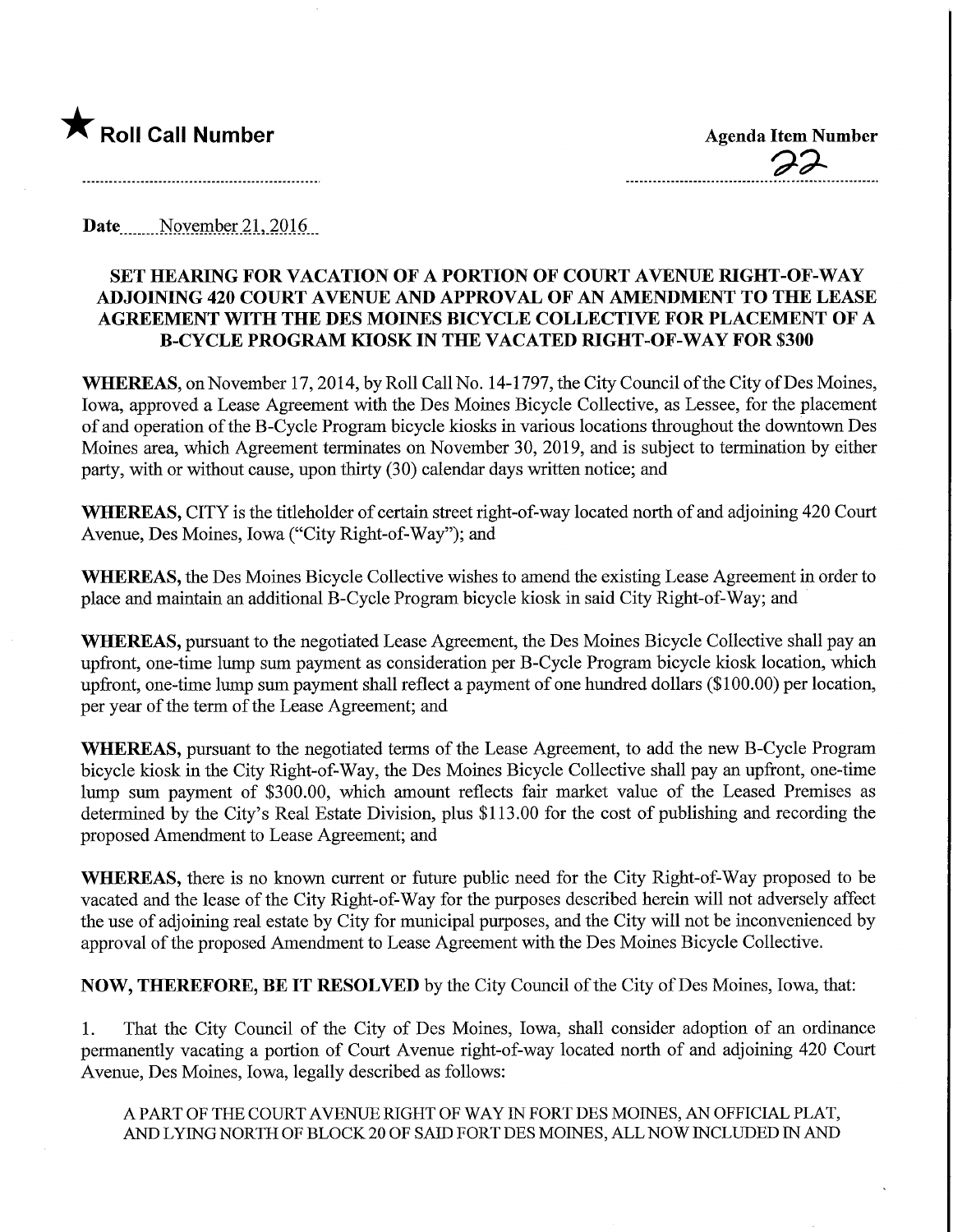

 $22-$ 

Date November 21, 2016

FORMING A PART OF THE CITY OF DES MOINES, POLK COUNTY, IOWA, AND DESCRIBED AS FOLLOWS:

COMMENCING AT THE NORTHWEST CORNER OF SAID BLOCK 20; THENCE NORTHEASTERLY ALONG THE NORTH LINE OF SAID BLOCK 20, A DISTANCE 65 FEET; THENCE NORTHWESTERLY AND PERPENDICULAR TO SAID NORTH LINE, A DISTANCE OF 20 FEET TO THE POINT OF BEGINNING; THENCE CONTINUING NORTHWESTERLY AND PERPENDICULAR TO SAID NORTH LINE, A DISTANCE OF 6 FEET; THENCE NORTHEASTERLY AND PARALLEL TO SAID NORTH LINE, A DISTANCE OF 37 FEET; THENCE SOUTHEASTERLY AND PERPENDICULAR TO SAID NORTH LINE, A DISTANCE OF 6 FEET; THENCE SOUTHWESTERLY AND PARALLEL TO SAID NORTH LINE, A DISTANCE OF 37 FEET TO THE POINT OF BEGINNING;

2. The City Council of the City of Des Moines, Iowa, further proposes to consider approval of the Amendment to Lease Agreement with the Des Moines Bicycle Collective for placement of a B-Cycle Program bicycle kiosk in the vacated right-of-way for \$300.00, as legally described below, subject to the reservation of easements therein:

A PART OF THE VACATED COURT AVENUE RIGHT OF WAY IN FORT DES MOINES, AN OFFICIAL PLAT, AND LYING NORTH OF BLOCK 20 OF SAID FORT DES MOINES, ALL NOW INCLUDED IN AND FORMING A PART OF THE CITY OF DES MOINES, POLK COUNTY, IOWA, AND DESCRIBED AS FOLLOWS:

COMMENCING AT THE NORTHWEST CORNER OF SAID BLOCK 20; THENCE NORTHEASTERLY ALONG THE NORTH LINE OF SAID BLOCK 20, A DISTANCE 65 FEET; THENCE NORTHWESTERLY AND PERPENDICULAR TO SAID NORTH LINE, A DISTANCE OF 20 FEET TO THE POINT OF BEGINNING; THENCE CONTINUING NORTHWESTERLY AND PERPENDICULAR TO SAID NORTH LINE, A DISTANCE OF 6 FEET; THENCE NORTHEASTERLY AND PARALLEL TO SADD NORTH LINE, A DISTANCE OF 37 FEET; THENCE SOUTHEASTERLY AND PERPENDICULAR TO SAID NORTH LINE, A DISTANCE OF 6 FEET; THENCE SOUTHWESTERLY AND PARALLEL TO SAID NORTH LINE, A DISTANCE OF 37 FEET TO THE POINT OF BEGINNING;

3. That the meeting of the City Council at which the adoption of said ordinance and approval of said Amendment to Lease Agreement is to be considered shall be on December 5,2016, said meeting to be held at 5:00 p.m., in the City Council Chamber, Richard A. Clark Municipal Service Center, 1551 E. Martin Luther King Jr. Parkway, Des Moines, Iowa.

4. That the City Clerk is hereby authorized and directed to publish notice of said proposal in the form hereto attached all in accordance with §362.3 of the Iowa Code.

5. Non-project related land sale proceeds are used to support general operating budget expenses: Org - EG064090.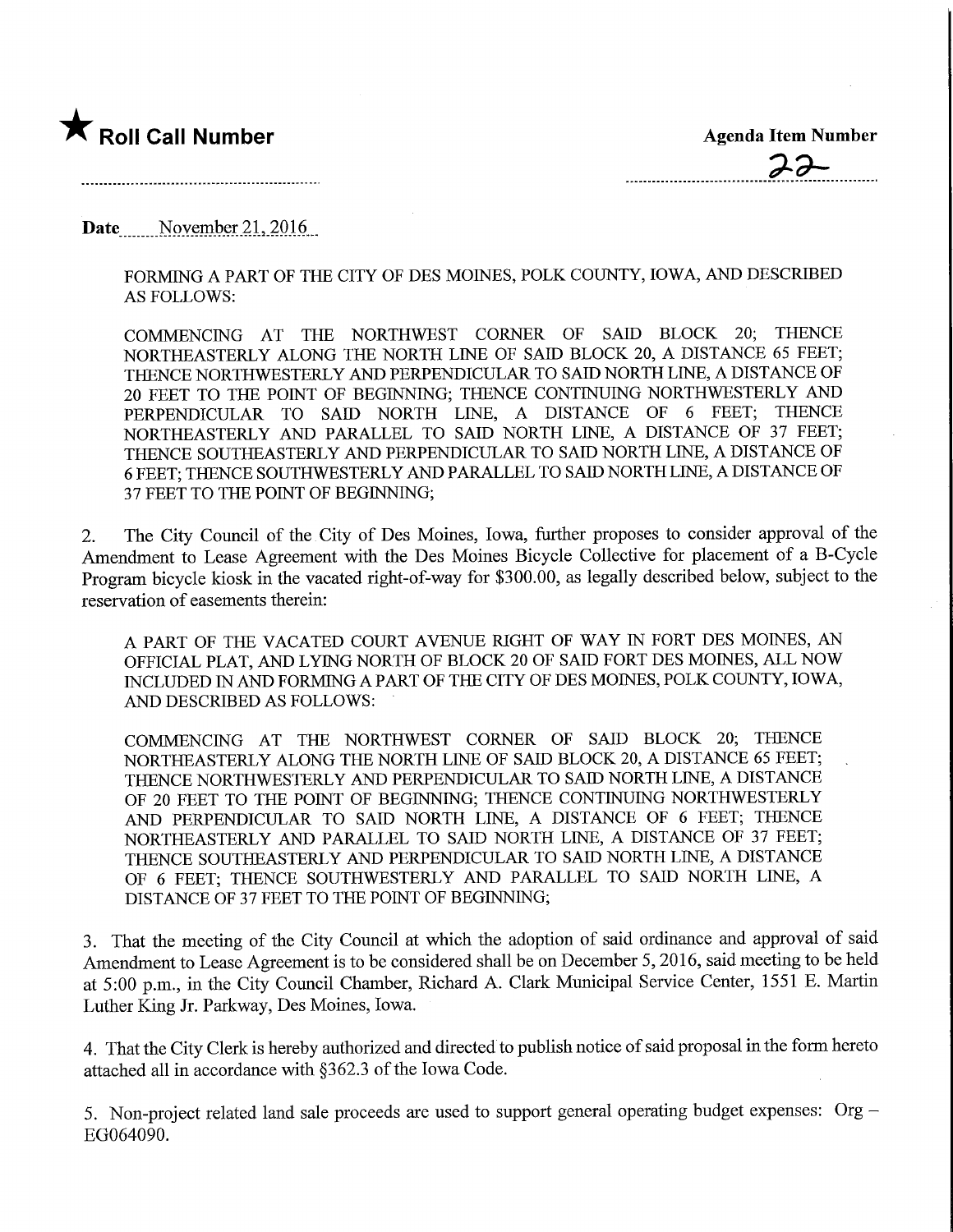## Roll Call Number

Date November 21, 2016

APPROVED AS TO FORM:

**Tisa A. Wieland, Assistant City Attorney** 

| <b>COUNCIL ACTION</b> | <b>YEAS</b> | <b>NAYS</b> | <b>PASS</b> | <b>ABSENT</b>   |                                               |
|-----------------------|-------------|-------------|-------------|-----------------|-----------------------------------------------|
| <b>COWNIE</b>         |             |             |             |                 |                                               |
| <b>COLEMAN</b>        |             |             |             |                 | I, DIANE RAUH, Ci                             |
| <b>GATTO</b>          |             |             |             |                 | certify that at a meet<br>City of Des Moines, |
| <b>GRAY</b>           |             |             |             |                 | other proceedings th                          |
| <b>HENSLEY</b>        |             |             |             |                 |                                               |
| <b>MAHAFFEY</b>       |             |             |             |                 | IN WITNESS WHER                               |
| <b>MOORE</b>          |             |             |             |                 | hand and affixed m<br>above written.          |
| <b>TOTAL</b>          |             |             |             |                 |                                               |
| <b>MOTION CARRIED</b> |             |             |             | <b>APPROVED</b> |                                               |
|                       |             |             |             | Mayor           |                                               |



|  |  | CERTIFICATE |  |  |
|--|--|-------------|--|--|
|  |  |             |  |  |
|  |  |             |  |  |

ity Clerk of said City hereby<br>ting of the City Council of said held on the above date, among e above was adopted.

EOF, I have hereunto set my y seal the day and year first

 $\bar{\gamma}$ 

City Clerk